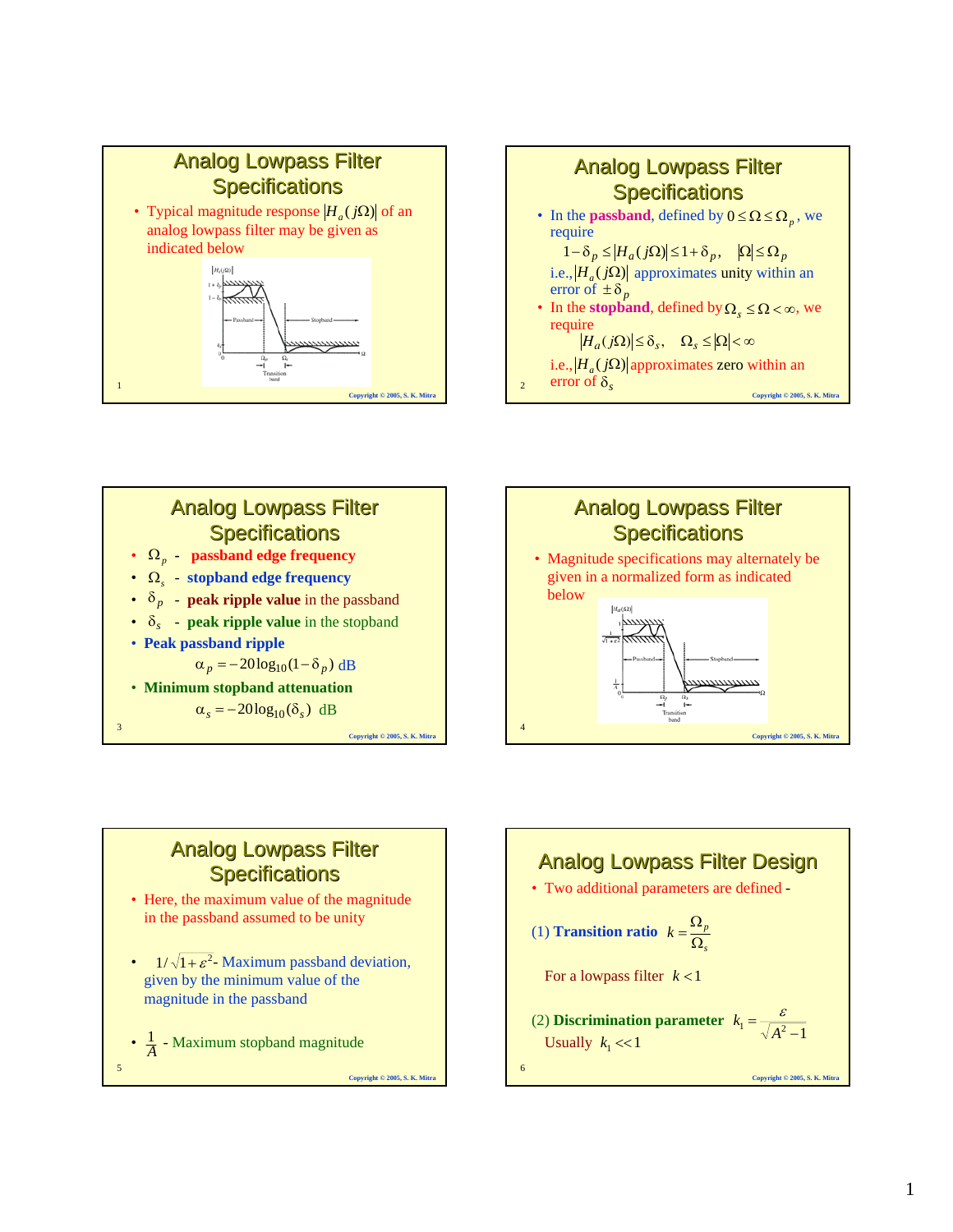









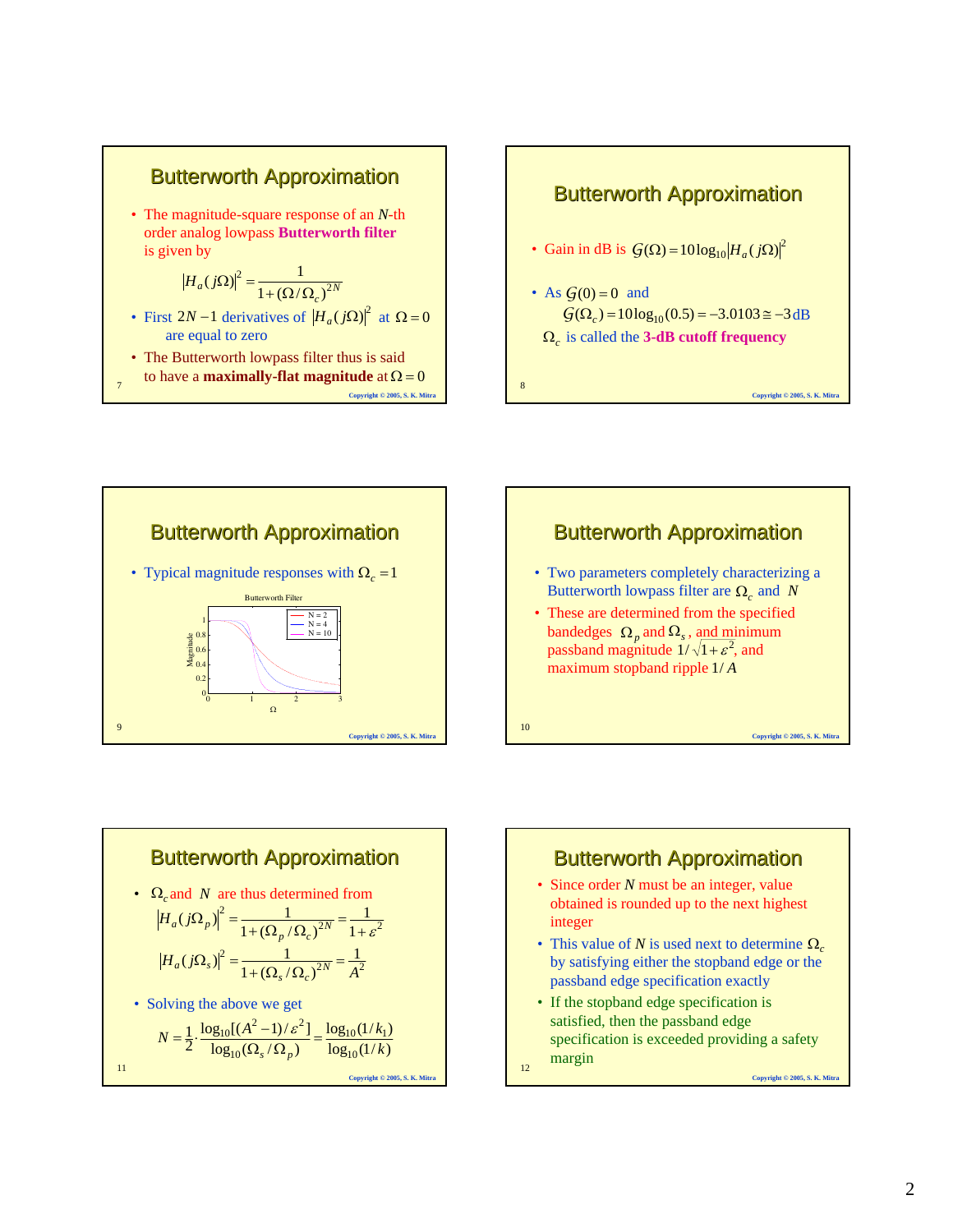









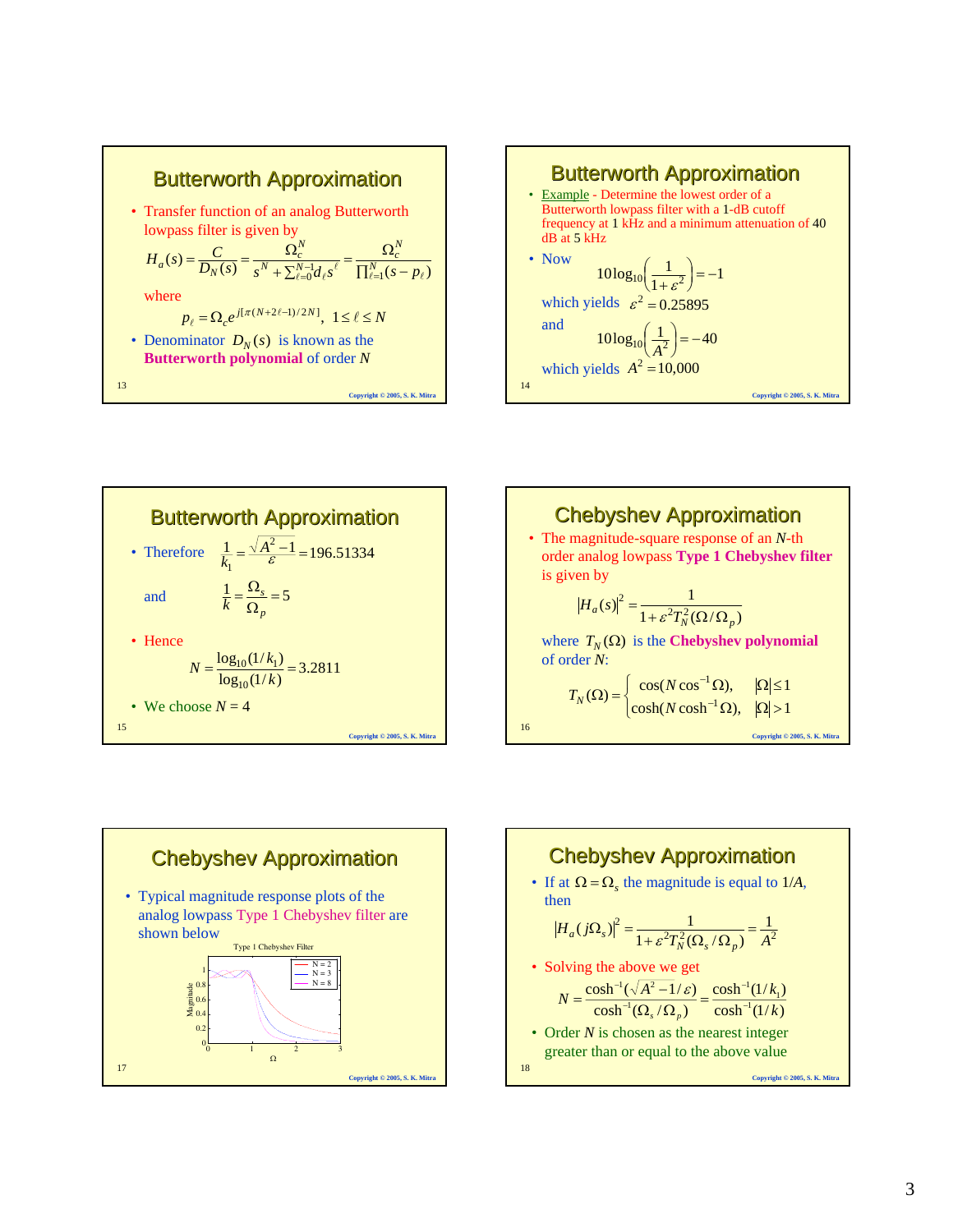









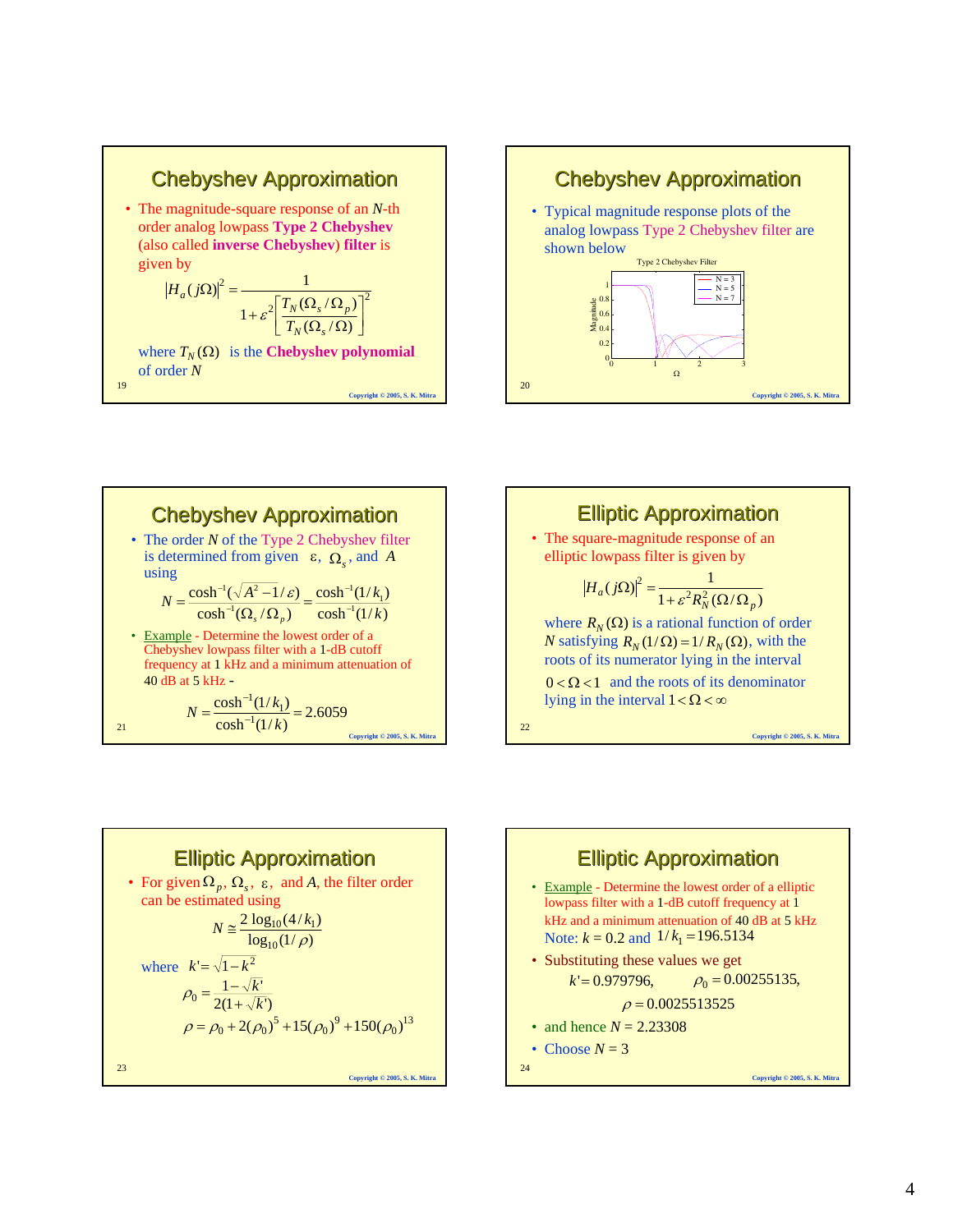







#### Design of Analog Highpass, **Bandpass and Bandstop Filters**

- Let *s* denote the Laplace transform variable of prototype analog lowpass filter  $H_{LP}(s)$ and  $\hat{s}$  denote the Laplace transform variable of desired analog filter  $H_D(\hat{s})$
- The mapping from *s*-domain to  $\hat{s}$ -domain is given by the invertible transformation

• Then 
$$
H_D(\hat{s}) = H_{LP}(s)|_{s=F(\hat{s})}
$$
  
\n $H_{LP}(s) = H_D(\hat{s})|_{s=F^{-1}(s)}$ 

29

**Copyright © 2005, S. K. Mitra**

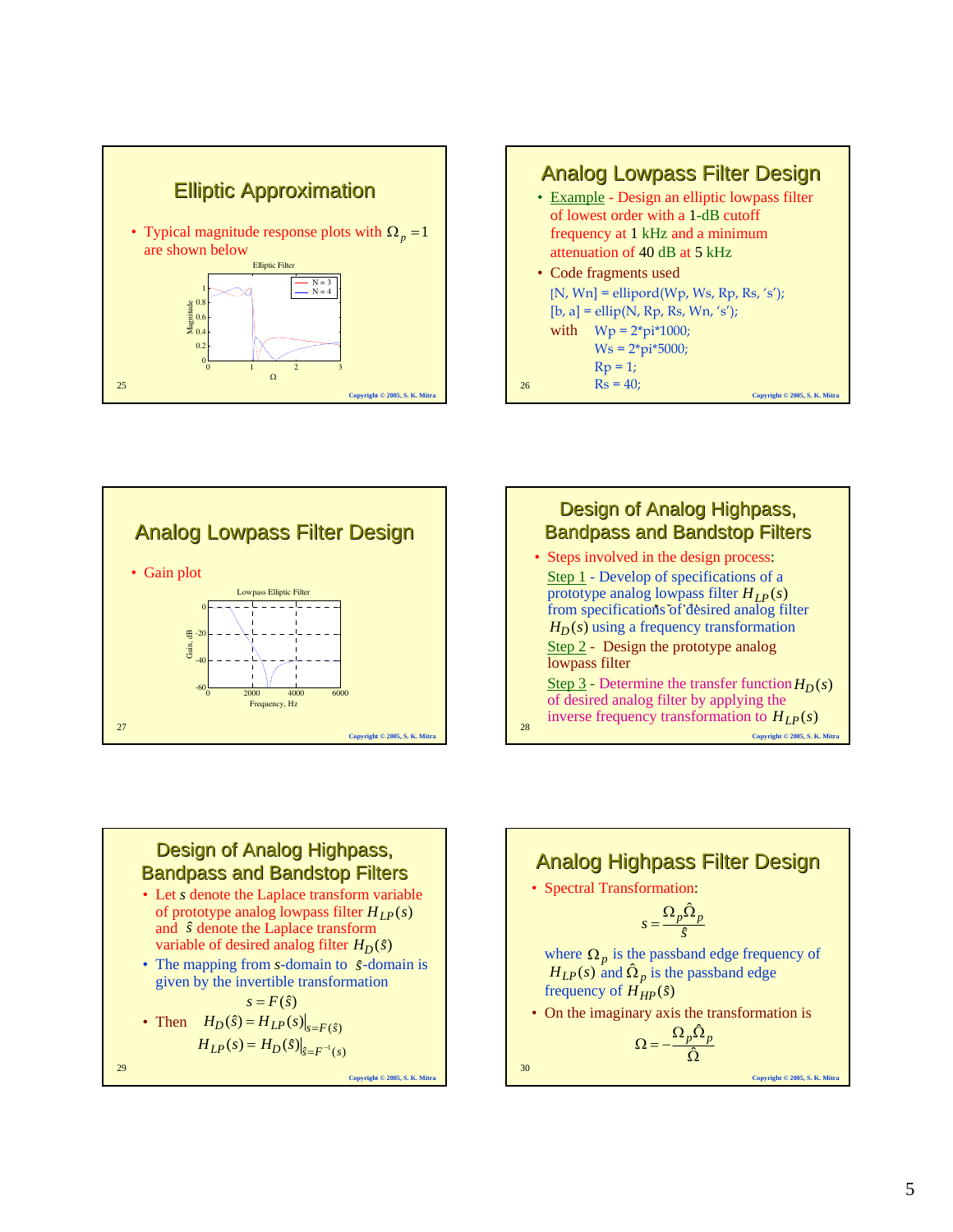







#### **Analog Bandpass Filter Design**

• On the imaginary axis the transformation is

$$
\Omega = -\Omega_p \frac{\hat{\Omega}_o^2 - \hat{\Omega}^2}{\hat{\Omega} B_w}
$$

where  $B_w = \hat{\Omega}_{p2} - \hat{\Omega}_{p1}$  is the width of passband and  $\hat{\Omega}_o$  is the **passband center frequency** of the bandpass filter

**Copyright © 2005, S. K. Mitra**

• Passband edge frequency  $\pm \Omega_p$  is mapped into  $\pm \hat{\Omega}_{p1}$  and  $\pm \hat{\Omega}_{p2}$ , lower and upper passband edge frequencies

35

36 **Copyright © 2005, S. K. Mitra Analog Bandpass Filter Design**  $\Omega = -\Omega_p \frac{\hat{\Omega}_o^2 - \hat{\Omega}^2}{\hat{\Omega} B_w}$  $\frac{\downarrow}{\hat{\mathbf{\Omega}}_{p1}} - \hat{\mathbf{\Omega}}_{s1}^{-1} \frac{\hat{\mathbf{\Omega}}_{s1}}{\hat{\mathbf{\Omega}}_{p1}} \hat{\mathbf{\Omega}}_{p1}^{-1}$ Bandpass Passband Stopband Passband <sup>Ω</sup><sup>ˆ</sup> Stopband Stopband <sup>0</sup> <sup>2</sup> <sup>ˆ</sup>Ω*<sup>s</sup>* <sup>2</sup> <sup>ˆ</sup> −Ω*<sup>p</sup>* <sup>1</sup> <sup>ˆ</sup>Ω*<sup>p</sup>* <sup>2</sup> <sup>ˆ</sup>Ω*<sup>p</sup>* <sup>−</sup> <sup>Ω</sup>*<sup>o</sup>* <sup>↓</sup> <sup>ˆ</sup> <sup>↓</sup> <sup>↓</sup> <sup>↓</sup> <sup>2</sup> <sup>ˆ</sup> −Ω*<sup>s</sup>* $-\Omega_p - \Omega_p - \Omega_p - \Omega_s$  Stopband<br>  $\Omega$  Lowpass Passband Stopband  $-\Omega_s - \Omega_p$   $\Omega_p \Omega_s$  Stopband  $\Omega_s$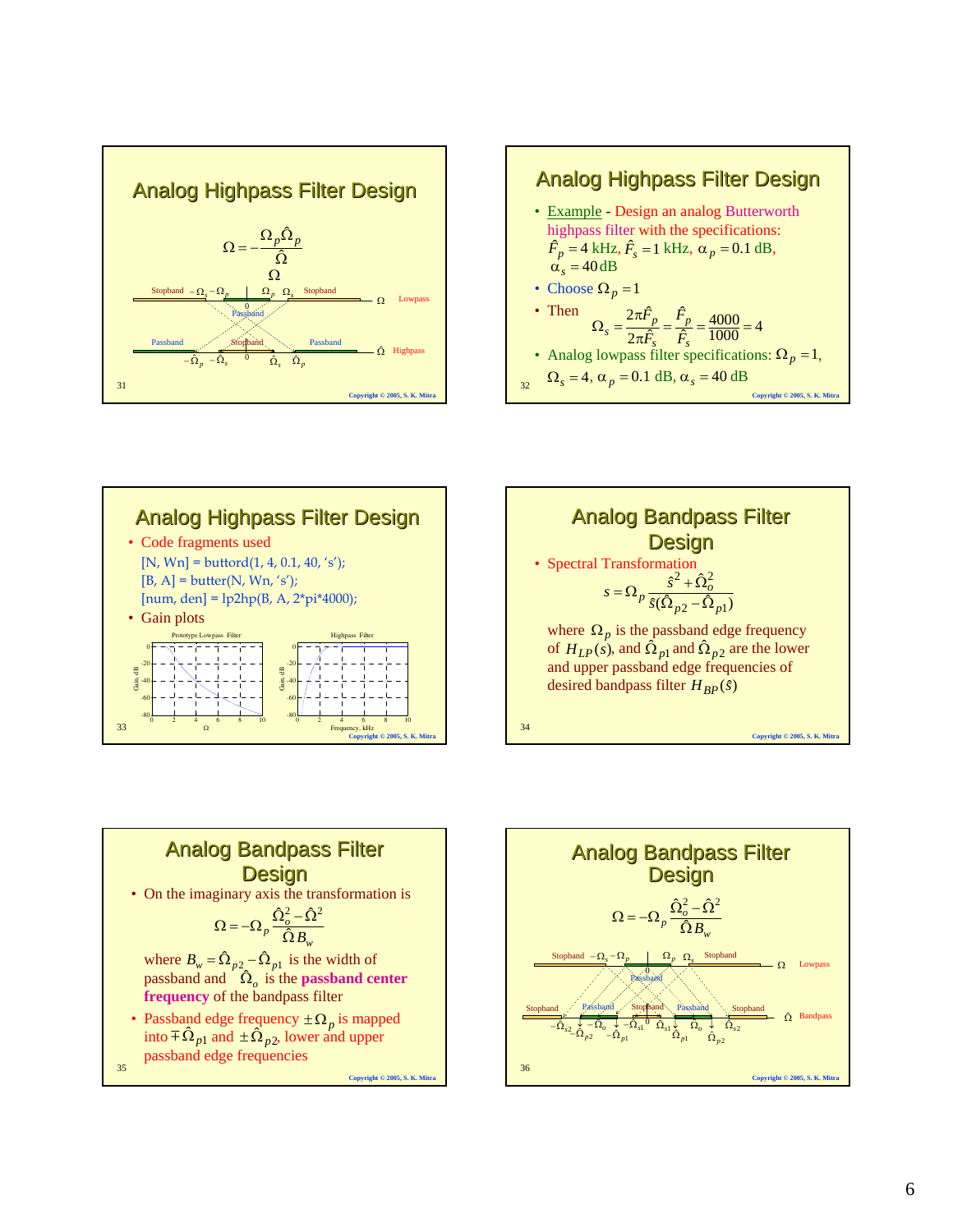# **Analog Bandpass Filter**

- **Design**<br>• Stopband edge frequency  $\pm \Omega_s$  is mapped into  $\pm \hat{\Omega}_{s1}$  and  $\pm \hat{\Omega}_{s2}$ , lower and upper stopband edge frequencies
- Also,

$$
\hat{\Omega}_{o}^{2} = \hat{\Omega}_{p1}\hat{\Omega}_{p2} = \hat{\Omega}_{s1}\hat{\Omega}_{s2}
$$

• If bandedge frequencies do not satisfy the above condition, then one of the frequencies needs to be changed to a new value so that the condition is satisfied

37





**Copyright © 2005, S. K. Mitra**

**Copyright © 2005, S. K. Mitra**

#### **Analog Bandpass Filter Design**

- <u>Note</u>: The condition  $\hat{\Omega}_{o}^{2} = \hat{\Omega}_{p1} \hat{\Omega}_{p2} = \hat{\Omega}_{s1} \hat{\Omega}_{s2}$ can also be satisfied by decreasing  $\hat{\Omega}_{p2}$ which is not acceptable as the passband is reduced from the desired value
- Alternately, the condition can be satisfied by increasing  $\hat{\Omega}_{s2}$  which is not acceptable as the upper stop band is reduced from the desired value

**Copyright © 2005, S. K. Mitra**

41 **Analog Bandpass Filter Design** • **Case** 2:  $\hat{\Omega}_{p1}\hat{\Omega}_{p2} < \hat{\Omega}_{s1}\hat{\Omega}_{s2}$ To make  $\hat{\Omega}_{p1} \hat{\Omega}_{p2} = \hat{\Omega}_{s1} \hat{\Omega}_{s2}$  we can either decrease any one of the stopband edges or increase any one of the passband edges as shown below  $\hat{\Omega}_{p1}$   $\hat{\Omega}_{p1}$   $\hat{\Omega}_{p2}$   $\hat{\Omega}_{s2}$  $\rightarrow$  Passband  $\rightarrow$  $\frac{1}{\sqrt{2}}$  $\hat{\Omega}$ Passband  $\mathsf{Stopband}$   $\setminus$  Stopband

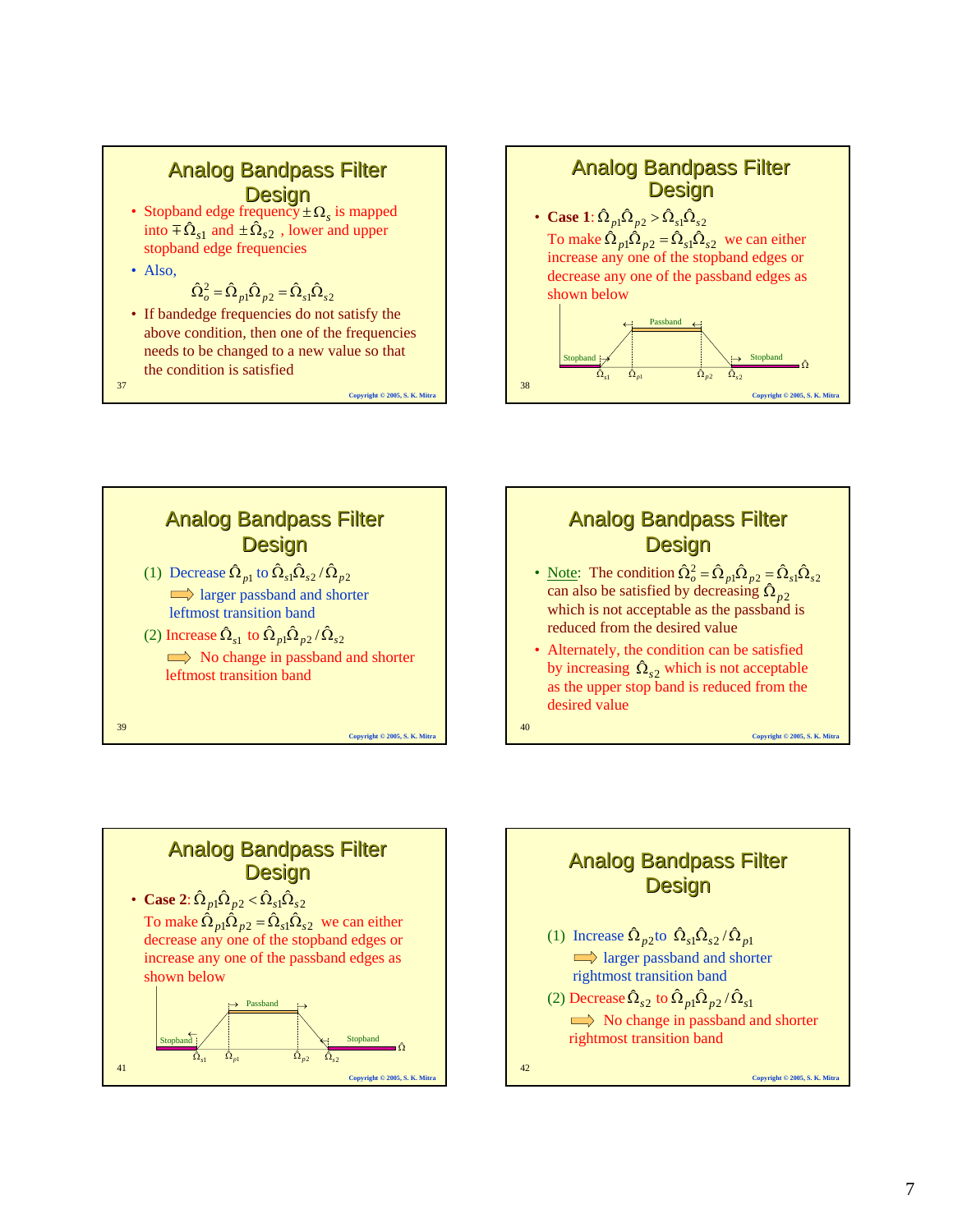### **Analog Bandpass Filter Design**

- <u>Note</u>: The condition  $\hat{\Omega}_o^2 = \hat{\Omega}_{p1} \hat{\Omega}_{p2} = \hat{\Omega}_{s1} \hat{\Omega}_{s2}$ can also be satisfied by increasing  $\hat{\Omega}_{p1}$ which is not acceptable as the passband is reduced from the desired value
- Alternately, the condition can be satisfied by decreasing  $\hat{\Omega}_{s1}$  which is not acceptable as the lower stopband is reduced from the desired value

**Copyright © 2005, S. K. Mitra**

43









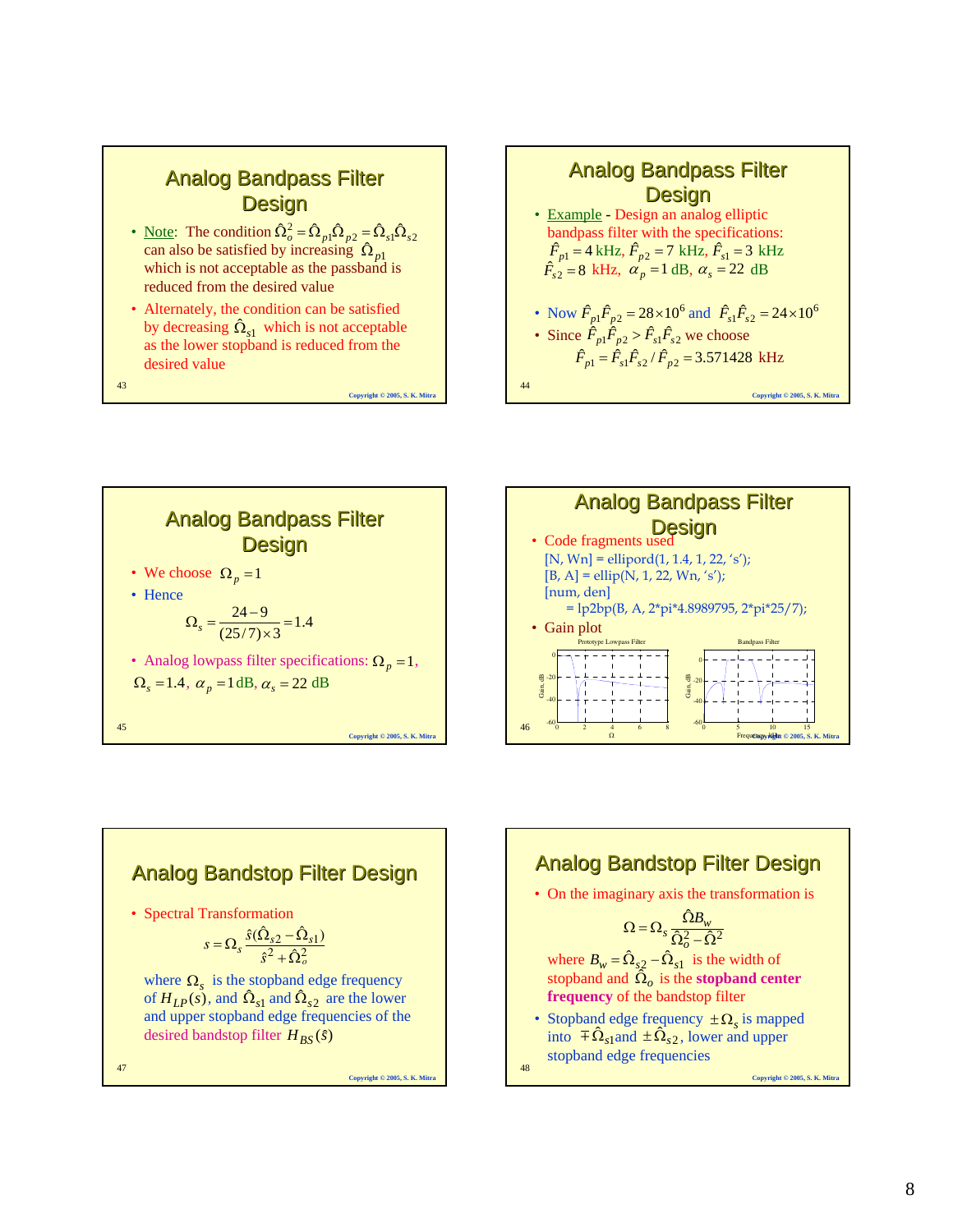

## 50 **Copyright © 2005, S. K. Mitra** Analog Bandstop Filter Design • Also, • If bandedge frequencies do not satisfy the above condition, then one of the frequencies needs to be changed to a new value so that the condition is satisfied  $\hat{\Omega}_{o}^{2} = \hat{\Omega}_{p1} \hat{\Omega}_{p2} = \hat{\Omega}_{s1} \hat{\Omega}_{s2}$





# Analog Bandstop Filter Design

- <u>Note</u>: The condition  $\hat{\Omega}_{o}^{2} = \hat{\Omega}_{p1} \hat{\Omega}_{p2} = \hat{\Omega}_{s1} \hat{\Omega}_{s2}$ can also be satisfied by decreasing which is not acceptable as the low- $\hat{\Omega}_{p1}$ frequency passband is reduced from the desired value
- 53 • Alternately, the condition can be satisfied by increasing  $\hat{\Omega}_{s1}$  which is not acceptable as the stopband is reduced from the desired value

**Copyright © 2005, S. K. Mitra**